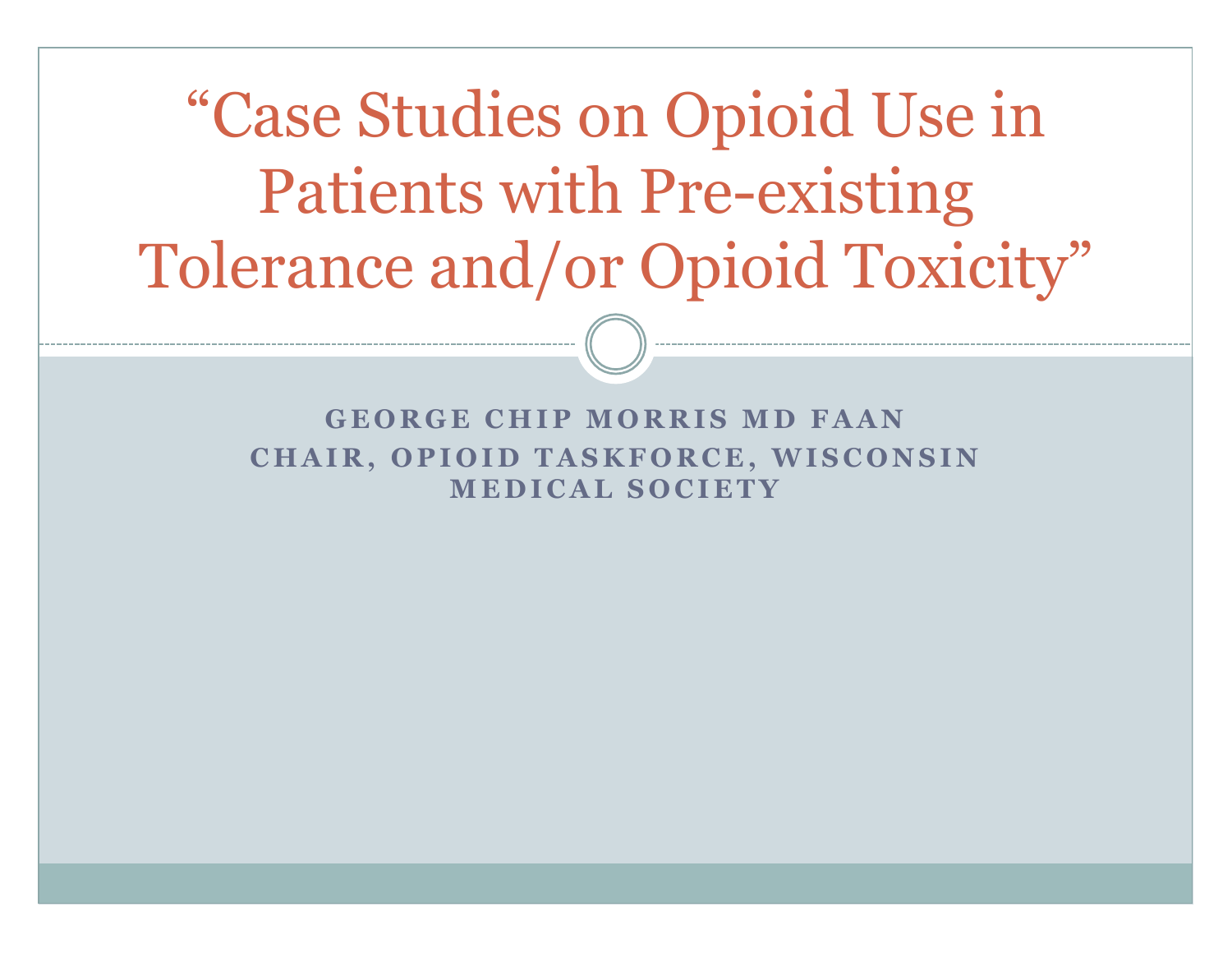#### Case Study #1

- 20 year old female seen for the treatment of her epilepsy
- Admitted to the hospital where medication reconciliation reveals oxycodone and hydrocodone being taken at 170 MME daily
- Diagnosis-Low Back Pain-MRI shows small disc protrusion and mild arthritic changes
- Only other medications are AEDs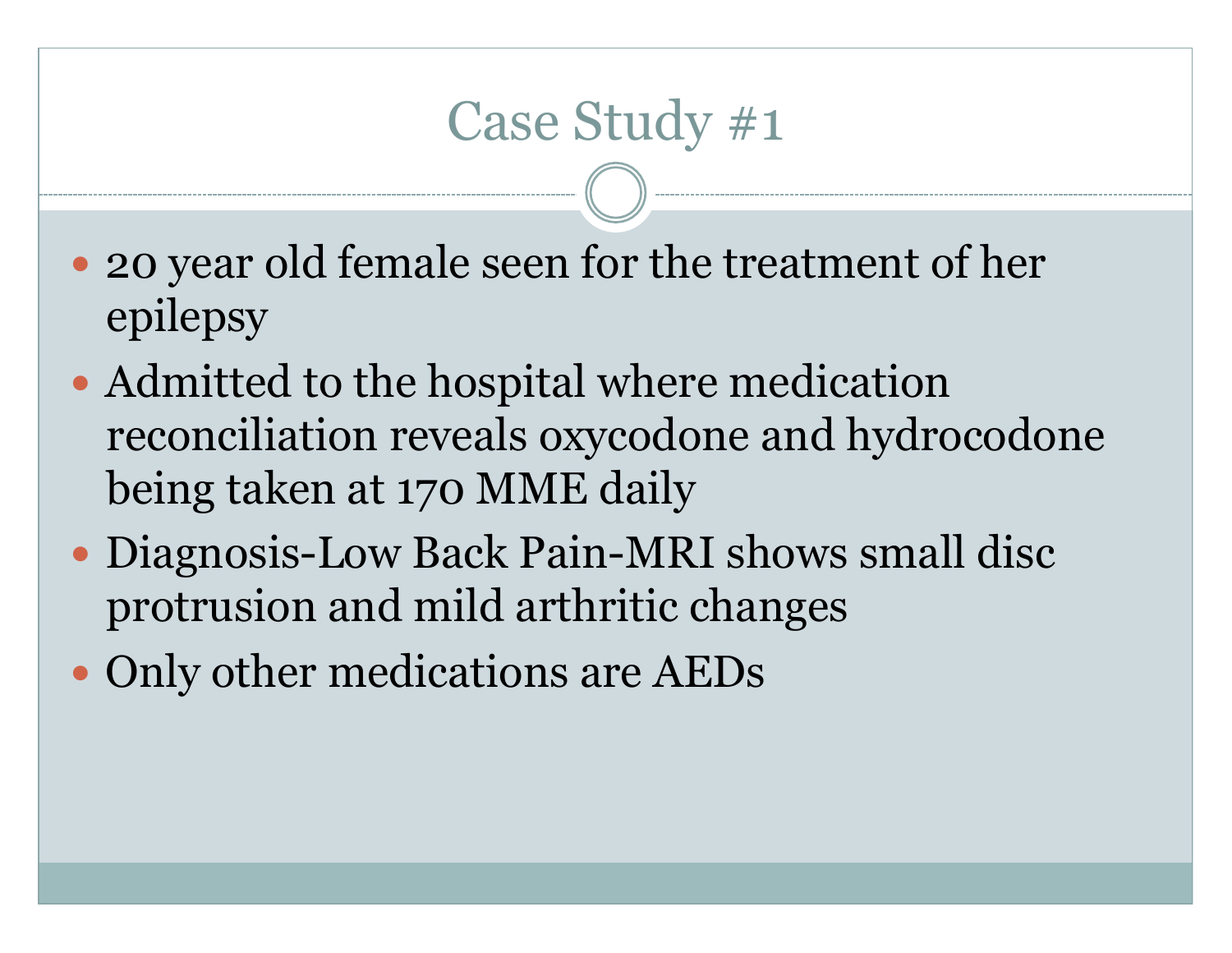### Further Discussion

- "Use of anything for arthritis?" "oxycodone."
- "Physical therapy?" "didn't help"
- "Specialist in arthritis?" "no, the pain meds work"
- "Open to trying something besides pain meds?" "sure…..but I need my oxycontin"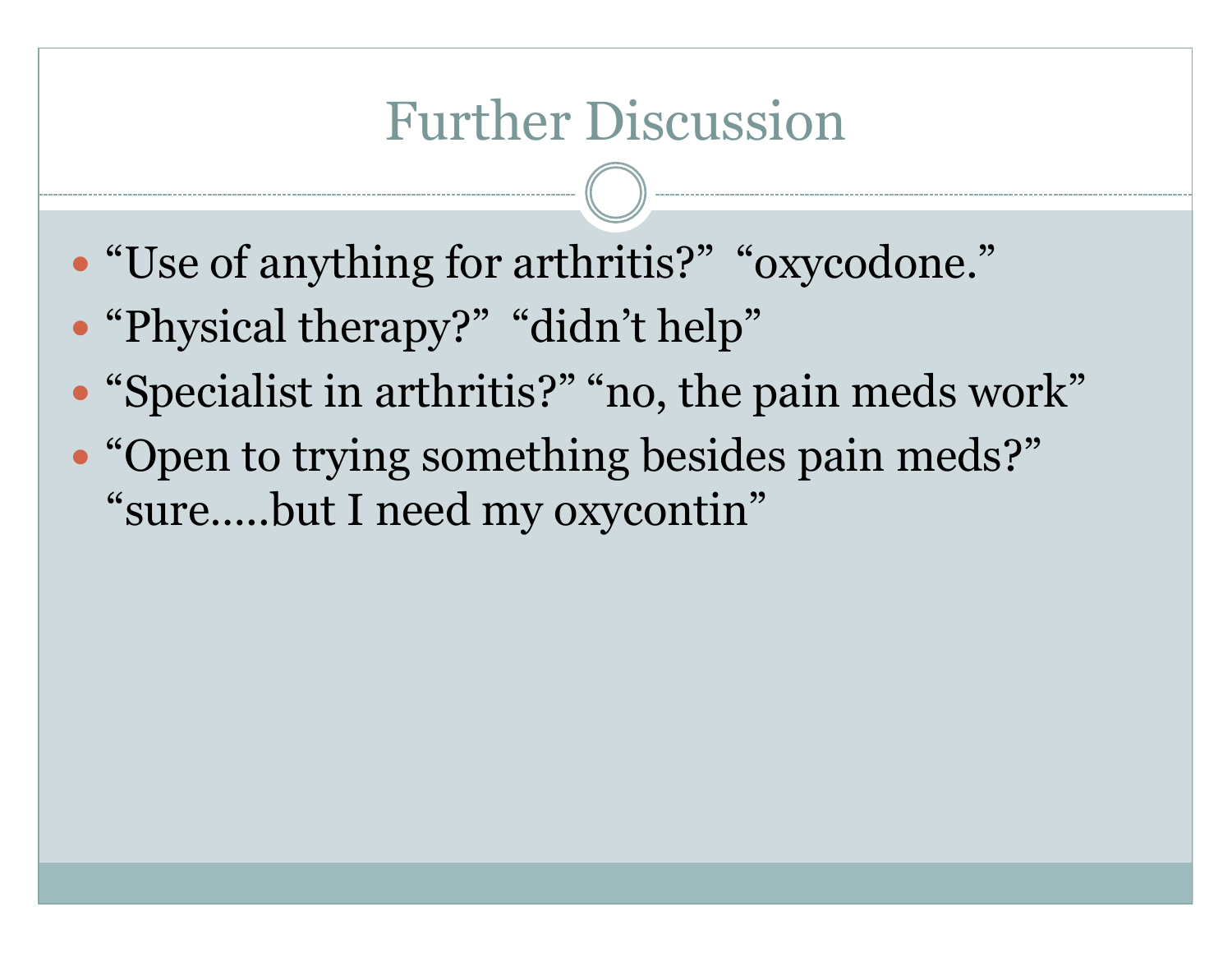## Prevalence

#### **United States (2010 data)**

- $\bullet$  ~200,000 past-month users of heroin in the U.S. population
- ~5.1 million past-month users of diverted prescription opiates
- Diverted opiates 25x more common than heroin
- Rates increasing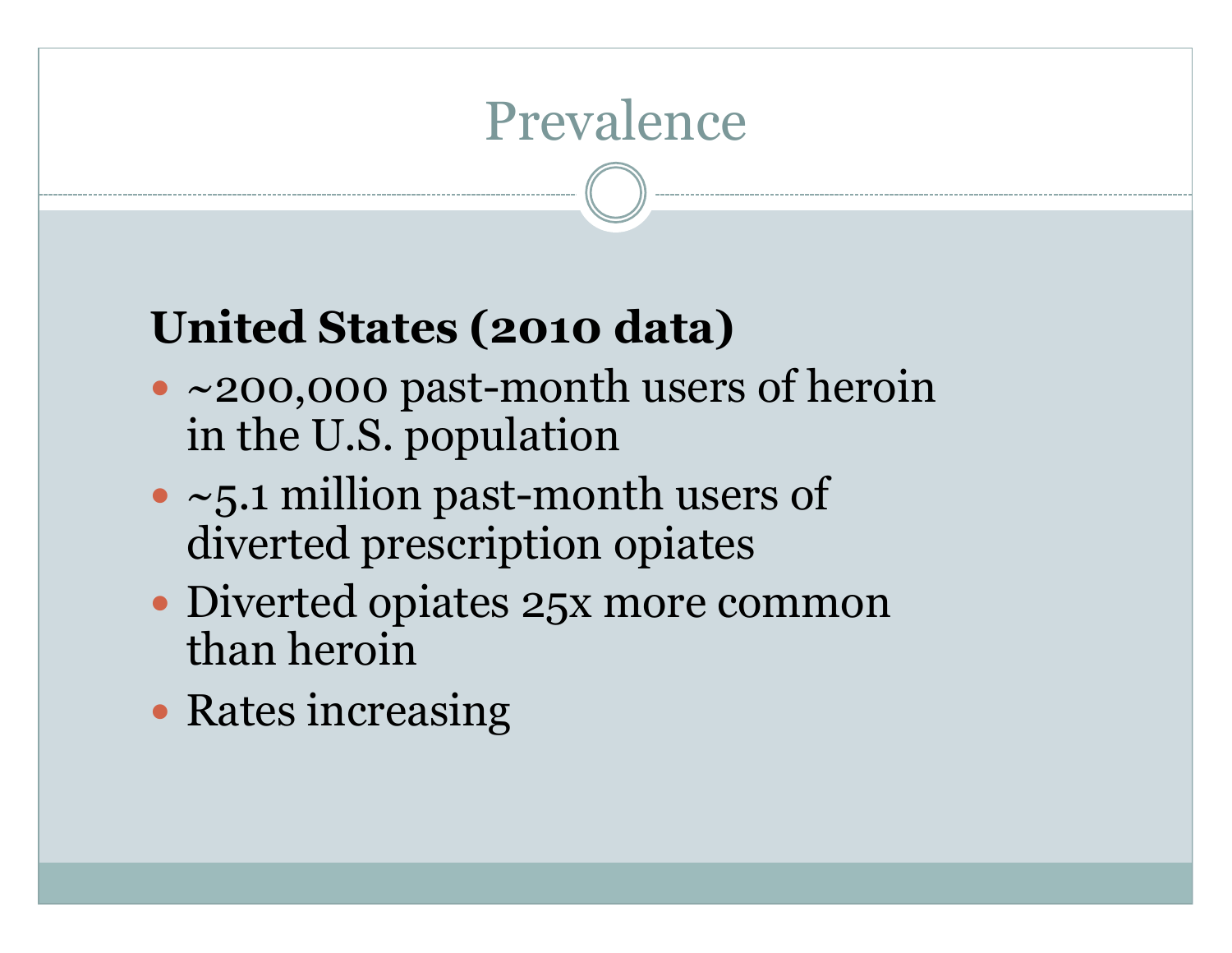#### Case Study #2

- 17 year old male athlete with meniscus tear
- MRI documents small tear left medial area
- Comes in for sports physical
- Prescriptions for Vicodin provided by orthopedist filled every time due
- Walks into visit and climbs up on exam table
- Minimal pain on knee manipulation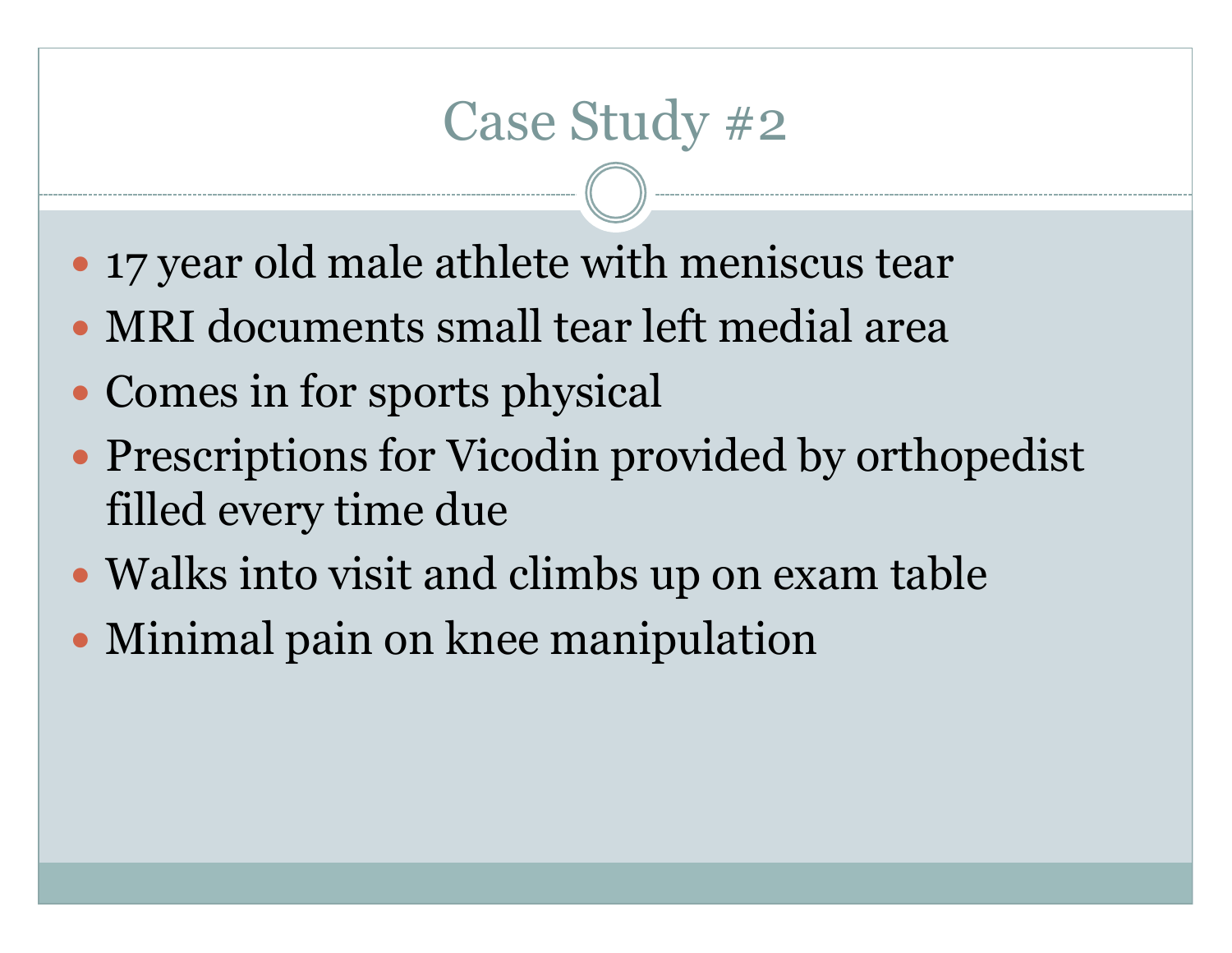#### Further Discussion

- "Still using the Vicodin?" "here and there"
- "Have you tried ibuprofen?" "didn't help"
- "Do you elevate the knee?" "don't need to anymore"
- "Do you think you can stop the Vicodin?" "sure" anytime I want to"
- "How about now?" "what? Season starts next week"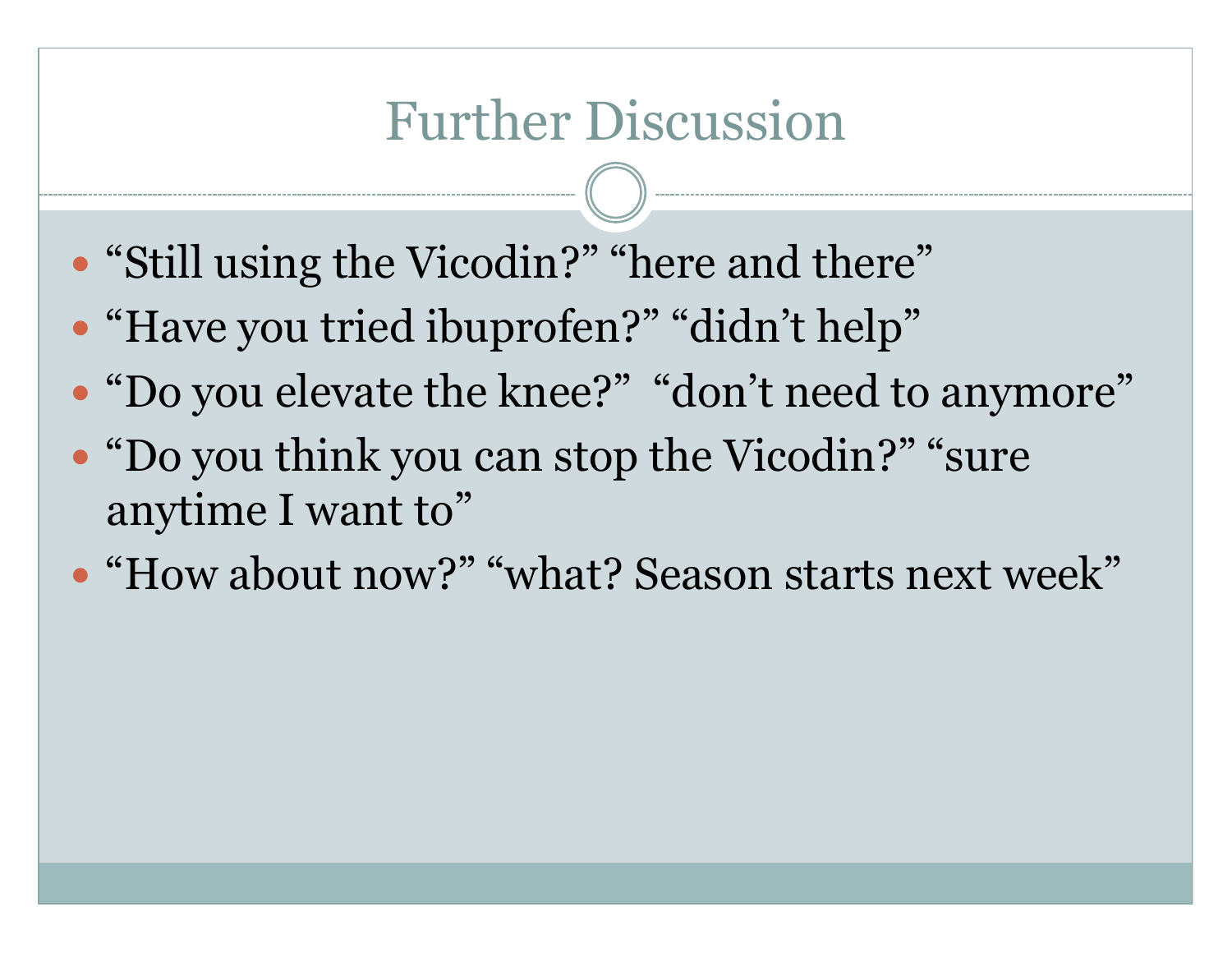

Source: National Center for Health Statistics, CDC Wonder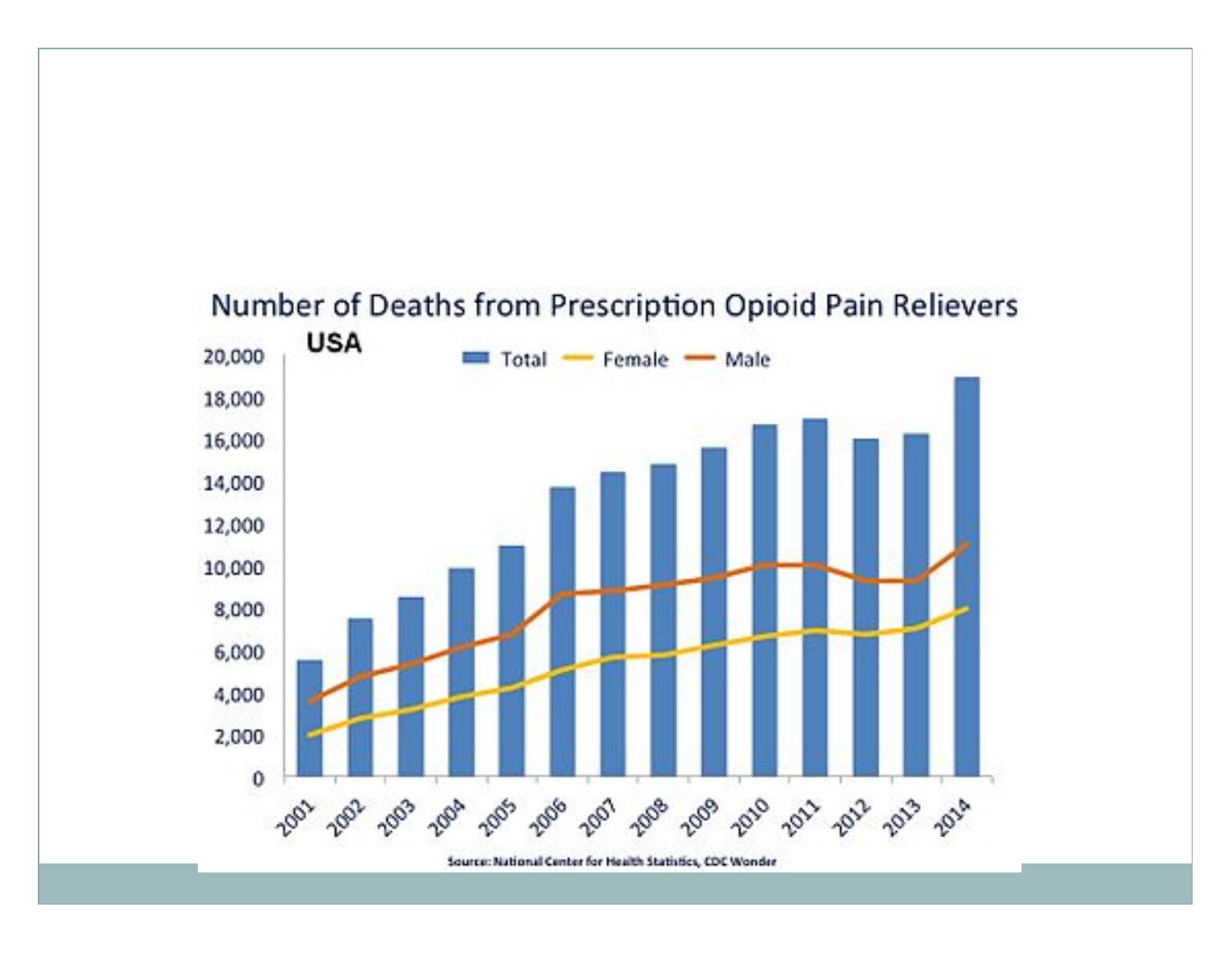#### Case Study #3

- 13 year old male presents at annual visit
- Weight is down and off growth scale
- No problems reported with appetite
- Tired in school but states no worse than other kids
- Grades are not as good but reports new hobby of pottery taking a lot of time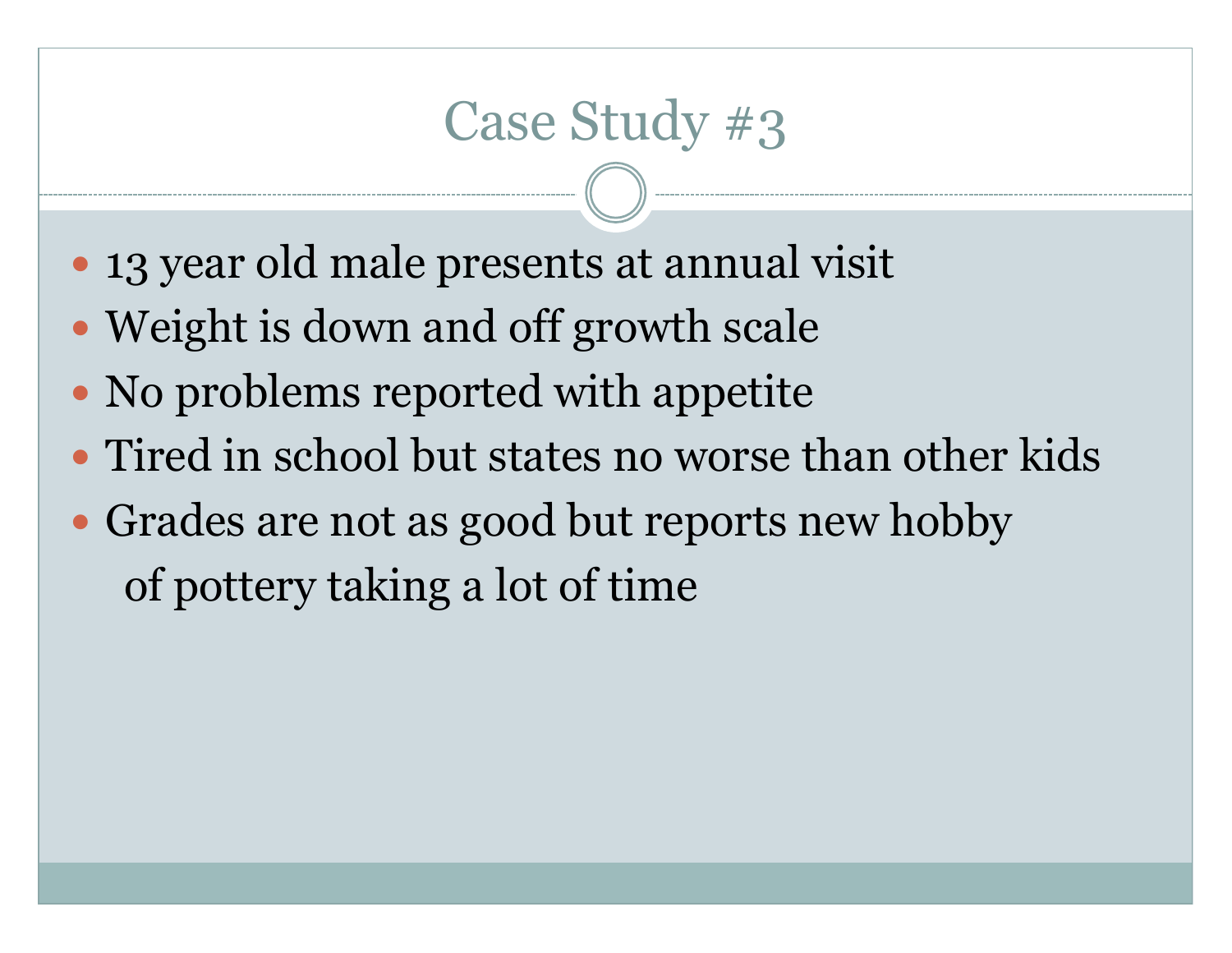## Further Discussion

- "Are you doing well with friends?" "yeah"
- "Still like school?" "yeah its okay"
- "You've lost quite a bit of weight?" "yeah"
- "Why?" "donno"
- "Taking any medicines?" "no"
- "Any recreational medications?" "why do you ask?"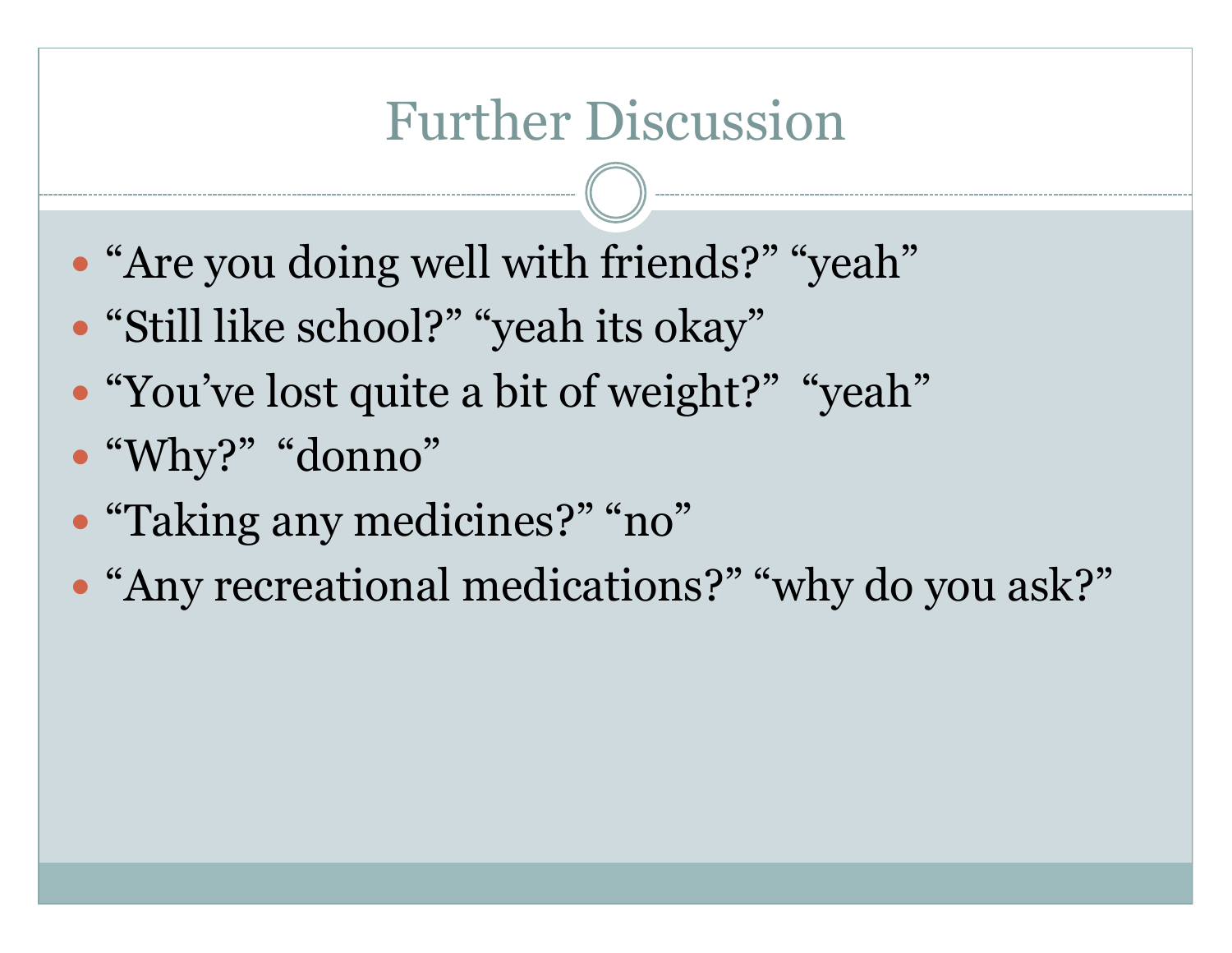# **Heroin vs. Prescription Opioids**

Drug dependence or abuse in the past year 2013\*

## heroin 517,000

prescription opioid pain relievers 1,900,000

\* Note that the terms dependence and abuse as used in the NSDUH are based on the diagnostic categories used in DSM-IV; in the DSM-V, those categories have been replaced by a single Substance Use Disorder spectrum. Source: National Survey on Drug Use and Health (NSDUH)